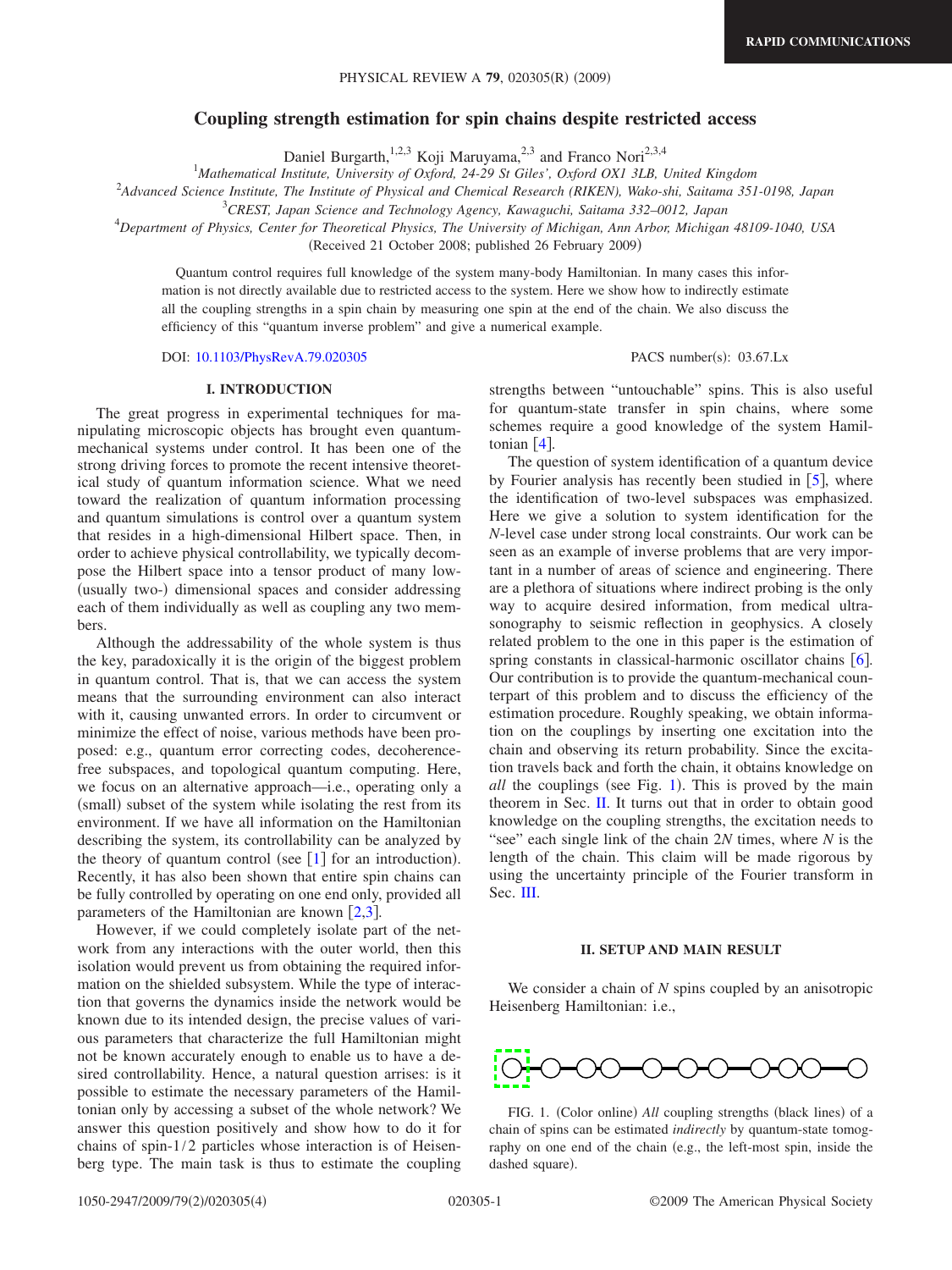$$
H = \sum_{n=1}^{N-1} \delta_n (\sigma_n^+ \sigma_{n+1}^- + \sigma_n^- \sigma_{n+1}^+ + \Delta \sigma_n^z \sigma_{n+1}^z), \tag{1}
$$

<span id="page-1-1"></span>with unknown couplings  $\delta_n$  and anisotropy  $\Delta$ . Additionally, we assume that we know the signs of  $\delta_1$  and  $\delta_2$ . *H* conserves the number of excitations: i.e.,

$$
\left[\sum_{v \in V} Z_v, H\right] = 0,
$$

This allows us to speak about local excitations in the system. In particular, we will see later that for almost all cases it suffices to restrict the parameter estimation to the single- (or first-) excitation sector of the system. As usual, we let  $|n\rangle$ denote single-excitation states with spin *n* in the state  $|1\rangle$  and all other spins in the state  $|0\rangle$ . The state with all spins in  $|0\rangle$ will be denoted as  $|0\rangle$ . The unknown part of the Hamiltonian is the *interaction strength*  $\delta_n$  between each neighboring pair of spins  $(n, n+1)$ . The purpose of the following will be to estimate these coupling strengths.

*Theorem.* Assume that the Hamiltonian of Eq.  $(1)$  $(1)$  $(1)$  has a nondegenerate spectrum in the first excitation sector. Then the coupling constants  $\delta_n$  can be obtained by acting on the first spin only.

We remark that although the nondegenerate spectrum is the generic case, in practice almost-degenerate eigenvalues can be problematic to the efficiency of the method suggested below. This will be discussed in more detail in Sec. [III.](#page-1-0) The following lemma is similar to the inverse problems for classical oscillator chains considered in  $[6]$  $[6]$  $[6]$ .

*Lemma*. Assume that all eigenvalues  $E_j$   $(j=1,...,N)$  in the first excitation sector of the Hamiltonian of Eq.  $(1)$  $(1)$  $(1)$  are nondegenerate and known. Assume that for all orthonormal eigenstates  $|E_i\rangle$  in the first excitation sector the coefficients  $\langle 1 | E_j \rangle$  are known. Then the coupling constants  $\delta_n$  are known.

While the requirements of the lemma may sound unrealistic at first sight, we will see toward the end of this section that they are provided by a simple Fourier analysis of the return probability of a single excitation.

*Proof of the lemma*. Our first observation is that (setting  $\delta_0 = \delta_N = 0$  for the boundary terms)

$$
H|\mathbf{n}\rangle = \delta_{n-1}|\mathbf{n} - \mathbf{1}\rangle + \delta_n|\mathbf{n} + \mathbf{1}\rangle + D_n|\mathbf{n}\rangle,\tag{2}
$$

<span id="page-1-2"></span>with

$$
D_n = G - 2\Delta(\delta_n + \delta_{n-1}),
$$
  

$$
G = \Delta \sum_{m=1}^{N-1} \delta_m.
$$

The first equation we use is

$$
D_n = \langle \mathbf{n} | H | \mathbf{n} \rangle = \sum E_j | \langle \mathbf{n} | E_j \rangle |^2.
$$
 (3)

<span id="page-1-4"></span>In particular, this implies that  $D_1$  is known by the requirements of the lemma. Then, for all *j* we have

$$
E_j|E_j\rangle = H|E_j\rangle.
$$
 (4)

Taking the inner product with  $\langle n |$  and using Eq. ([2](#page-1-2)), we obtain

# $(2009)$

$$
(E_j - D_n)\langle \mathbf{n}|E_j\rangle - \delta_{n-1}\langle \mathbf{n} - \mathbf{1}|E_j\rangle = \delta_n\langle \mathbf{n} + \mathbf{1}|E_j\rangle. \tag{5}
$$

<span id="page-1-3"></span>For  $n=1$  this reads

$$
(E_j - D_1) \langle \mathbf{1} | E_j \rangle = \delta_1 \langle \mathbf{2} | E_j \rangle.
$$

Since the left-hand side (lhs) is known for all  $j$ , the expansion of  $|2\rangle$  in the basis  $|E_i\rangle$  is known up to the unknown constant  $\delta_1$ . Through normalization of  $|2\rangle$ , we then obtain  $|\delta_1|$ , and since the sign of  $\delta_1$  is known by assumption, we obtain  $\delta_1$ . Also, we now know  $\langle 2 | E_j \rangle$  for all *j*. The next equation is obtained by setting  $n=2$  in Eq. ([5](#page-1-3)) as

$$
(E_j - D_2)\langle 2|E_j \rangle - \delta_1 \langle 1|E_j \rangle = \delta_2 \langle 3|E_j \rangle.
$$

The only unknown on the lhs is  $D_2$ , which is obtained by Eq. ([3](#page-1-4)). Using again the normalization, we obtain  $\delta_2$  and  $\langle 3 | E_j \rangle$ . We could continue this procedure, but the normalization would not provide us with the signs of the  $\delta_n$ . We know more: from  $D_1 - D_2 = -2\Delta \delta_2$  we obtain  $\Delta$  and from  $D_1$  we can then get  $\sum_{m=1}^{N-1} \delta_m$ . Then, Eq. ([3](#page-1-4)) gives us  $D_3$  and therefore  $\delta_3$ *including its sign*. This method is then easily generalized by using Eq. ([5](#page-1-3)) for  $n=4$  to obtain  $\langle 3 | E_j \rangle$  $\langle 3 | E_j \rangle$  $\langle 3 | E_j \rangle$ , Eq. (3) for  $\delta_4$ , and so on.

Now we describe how the requirements of the lemma can be measured by controlling the first spin only. First, we initialize the system in  $\frac{1}{2}(|0\rangle + |1\rangle)$ . We remark that this can be done by acting on the first spin only; cf.  $[7]$  $[7]$  $[7]$ ). We then perform quantum-state tomography  $[8]$  $[8]$  $[8]$  on the same spin at a later time. The evolved state is

$$
\frac{1}{\sqrt{2}}U(t)(|\mathbf{0}\rangle+|\mathbf{1}\rangle)=\frac{1}{\sqrt{2}}\left(\exp\{-iGt\}|\mathbf{0}\rangle+\sum_{n=1}^N f_{n1}(t)|\mathbf{n}\rangle\right),\,
$$

with  $f_{n1}$  given by  $\langle \mathbf{n} | U(t) | \mathbf{1} \rangle$ . The reduced density matrix of the first spin of the chain is given by

$$
\rho_1 = \frac{1}{2} \begin{pmatrix} 2 - |f_{11}|^2 & \exp\{iGt\}f_{11}^* \\ \exp\{-iGt\}f_{11} & |f_{11}|^2 \end{pmatrix}.
$$

Thus, by performing quantum-state tomography on spin 1, we can sample the following matrix element of the time evolution operator:

$$
\exp{-Gt}\langle 1|U(t)|1\rangle = \sum_{j} |\langle 1|E_{j}\rangle|^{2} \exp{-i(E_{j}+G)t}.\tag{6}
$$

<span id="page-1-5"></span>Since the eigenvectors of *H* are determined only up to an irrelevant phase, we can assume, without loss of generality, that

$$
\langle \mathbf{1}|E_j\rangle > 0 \quad (j = 1, \dots, N).
$$

Hence through Fourier-transforming Eq. ([6](#page-1-5)), the coefficients  $\langle 1 | E_j \rangle$  are known (as long as the spectrum is nondegenerate). The eigenvalues  $E_i$  are known up to the constant  $G$ . As usual, this global shift of eigenvalues does not change the physics—Eq. ([5](#page-1-3)) shows that *G* cancels out when determining the coupling strengths.

## **III. EFFICIENCY**

<span id="page-1-0"></span>The efficiency of the coupling estimation can be studied using standard properties of the Fourier transform (see  $[9]$  $[9]$  $[9]$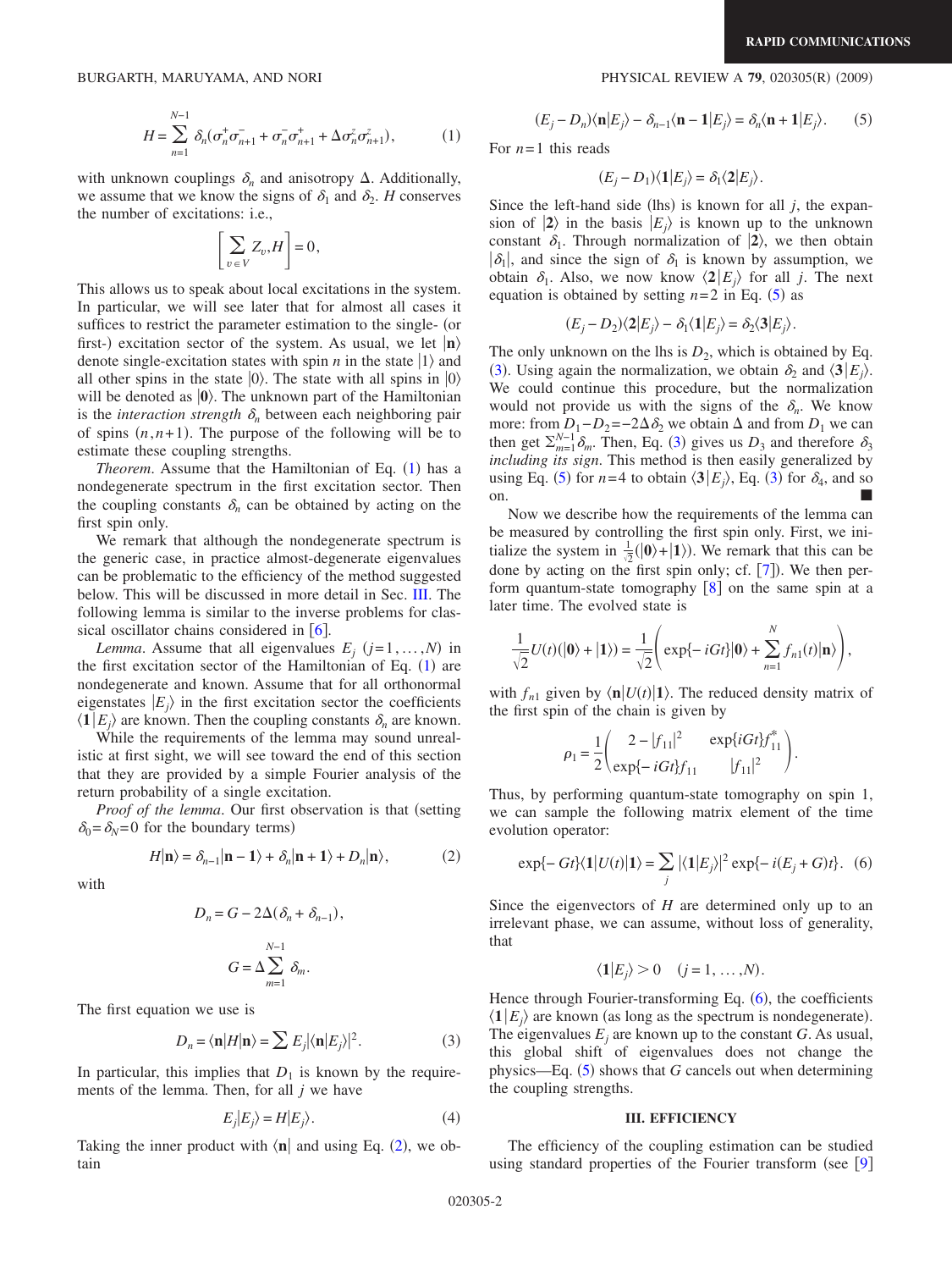<span id="page-2-0"></span>

FIG. 2. (Color online) Simulated measurement data and its Fourier transform. The green stars show the position of the exact eigenfrequencies. The coupling strengths have been chosen randomly in the interval  $1 \pm 0.05$  for a chain of *N*=20. The simulated measurement points allowed the estimation with a standard deviation of 0.01 with respect to the real couplings. The Fourier transform was computed using standard fast-Fourier-transform algorithms and a Hann window. Only the ten peaks with positive  $E_i$  are shown; the others are symmetric around the *y* axis.

for an introduction). The function  $\langle \mathbf{1} | U(t) | \mathbf{1} \rangle$  is sampled for each time *t* by state preparation, system evolution, and quantum-state tomography. Therefore an important cost parameter is the total number of measured points, being proportional to the sampling frequency. The minimal sampling frequency is given by the celebrated Nyquist-Shannon sampling theorem as  $2f_{\text{min}}=E_{\text{max}}$ , where  $E_{\text{max}}$  is the maximal eigenvalue of *H* in the first excitation sector. Due to decoherence and dissipation, the other important parameter is the total time interval *T* over which the functions need to be sampled to obtain a good resolution. This is given by the (classical) uncertainty principle that states that the frequency resolution is proportional to 1/*T*. Hence the minimal time interval over which we should sample scales as  $T_{\text{min}}$  $= 1/( \Delta E)_{\text{min}}$ , where  $( \Delta E)_{\text{min}}$  is the minimal energy distance of the eigenvalues of the Hamiltonian. Another important parameter is the height of the peaks in the Fourier transform given by  $|\langle 1 | E_j \rangle|^2$ . These should be high enough to resolve, which means that all energy eigenstates need to be well de-

### $(2009)$

localized. If there is too much disorder, localization will take place (see, for example,  $[10]$  $[10]$  $[10]$ ), and couplings far away from the controlled region can no longer be probed (in turn, this suggests a way of obtaining information on localization lengths indirectly—see the Conclusion). When localization is negligible, the numerical algorithm to obtain the coupling strengths from the Fourier transform is very stable  $\lceil 6 \rceil$  $\lceil 6 \rceil$  $\lceil 6 \rceil$ . The reason is that the couplings are obtained from a linear system of equations, so errors in the quantum-state tomography or effects of noise degrade the estimation linearly. In our numerical analysis we found good agreement with the real cou-plings for systems with small randomness (Fig. [2](#page-2-0)). Let us also look at the scaling of the problem with the number of spins. Typically the dispersion relationship in onedimensional systems of length *N* is cos  $\frac{\pi k}{N}$ , which means that the minimal energy difference scales as  $\approx \frac{1}{N^2}$  and the total time interval should be chosen as  $N^2$ . This agrees well with our numerical results (tested up to  $N=100$ ). For each sampling point a quantum-state tomography of a signal of an average height of  $\approx 1/N$  needs to be performed. Since the error of tomography scales inverse proportionally to the square root of the number of measurements, roughly  $N^2$  measurements are required for each tomography.

## **IV. CONCLUSION AND OUTLOOK**

In conclusion, we have found that a vast class of spin chain Hamiltonians can be estimated by some restricted operation at the chain end. There are obviously many variants of the inverse problem that we have introduced above. For example, it is straightforward to see that the anisotropy parameter  $\Delta$  can be estimated even if it is site dependent (i.e.,  $\Delta_n$ ) if one assumes that the signs of *all*  $\delta_n$  are known. We have emphasized here only one example as we think it is the most relevant one for the applications  $\lceil 3,4 \rceil$  $\lceil 3,4 \rceil$  $\lceil 3,4 \rceil$  $\lceil 3,4 \rceil$  and stands as a paradigm for the setup we have introduced: quantum system identification of a *black box* by restricted access. There are many interesting more general and fundamental questions that our study suggests. For instance, is it possible to count the number of qubits by restricted access  $[11]$  $[11]$  $[11]$ ? What can be said about more complicated networks and higherdimensional lattices? If the black box contains some dissipation and decoherence, what can we learn about it through restricted access? What can be learned about the localization length?

# **ACKNOWLEDGMENTS**

D.B. acknowledges the QIP-IRC and Wolfson College, Oxford. K.M. is grateful for the support by the Incentive Research Grant of RIKEN. This work is supported in part by the NSA, LPS, ARO, and NSF Grant No. EIA-0130383.